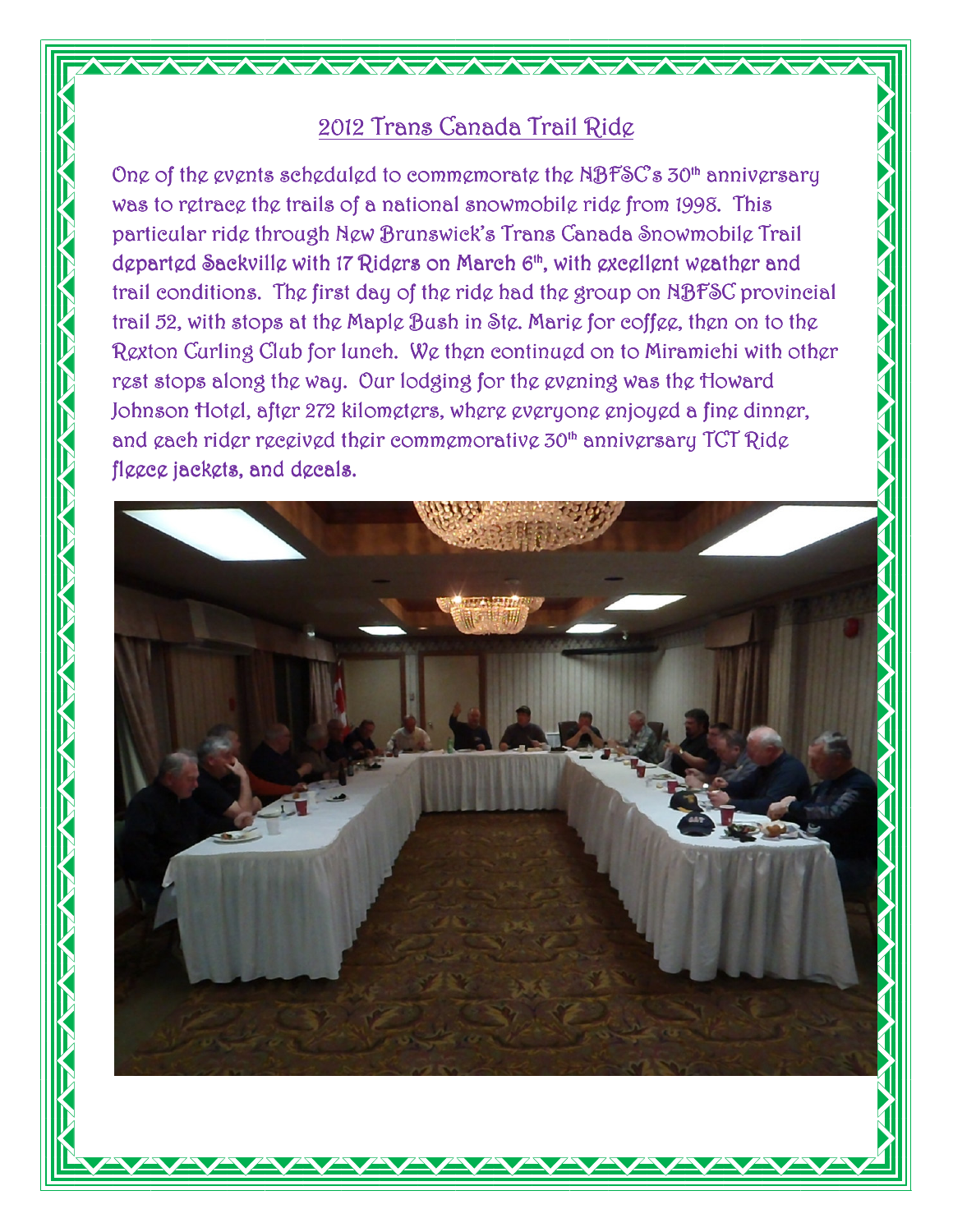Day 2 again provided everyone with sunny skies and cold temperatures for the next leg of the ride on trails 52, 23, 19, and 22. Stops along the way were at the various trail shelters, and at the Nepisiguit Sports Lodge for coffee, then on to the Chaleur Snowmobile Club for lunch. We then pressed on to the Howard Johnson Hotel in Campbellton, with 307 kms on the trip meter, for another great dinner, and overnight accommodations.

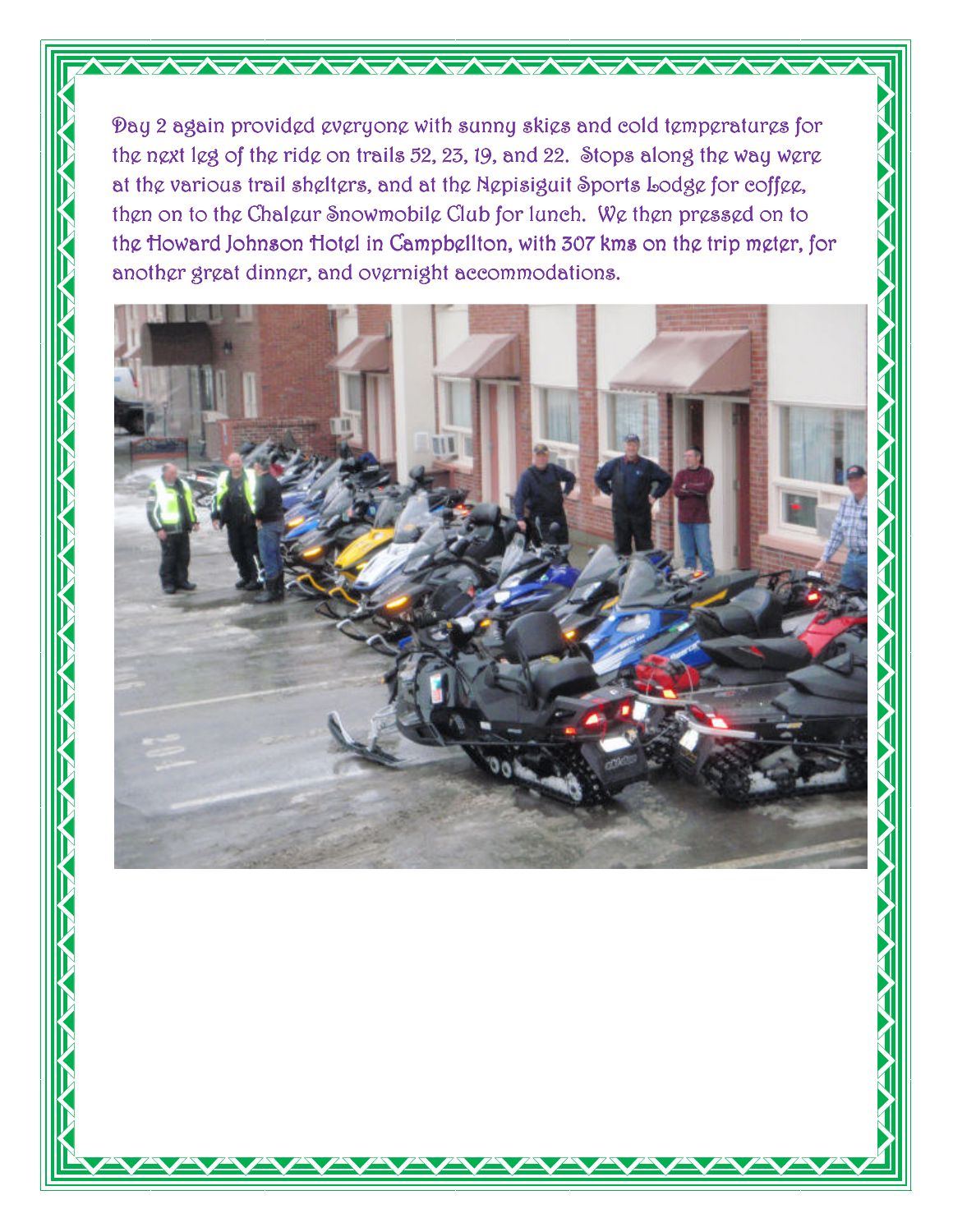

The last official day of the ride had the group leave Campbellton early that morning in order to stay ahead of some forecasted mild temperatures and possible rain. We headed out on trail 17, with rest stops along the way, and arriving at the Moose Valley Sporting Lodge just at noon time for a well deserved lunch. We then continued on to trail 12 for the short run into the Quality Inn located in Edmunston, and managed to arrive after logging 248 kms, just as some rain showers were about to begin. We again were provided with wonderful rooms and a great group meal to finish off the day.

Even though the ride had officially terminated, the group as a whole decided to stay together for the (unofficial) return portion of our trek on the following day. Departure was from the NB/Quebec border on trail 12 down to St. Leonard, where we would take trail 19 to Mt. Carleton provincial park, then 149 and 23 into Serpentine Lake for the night after 302 kms. Once more we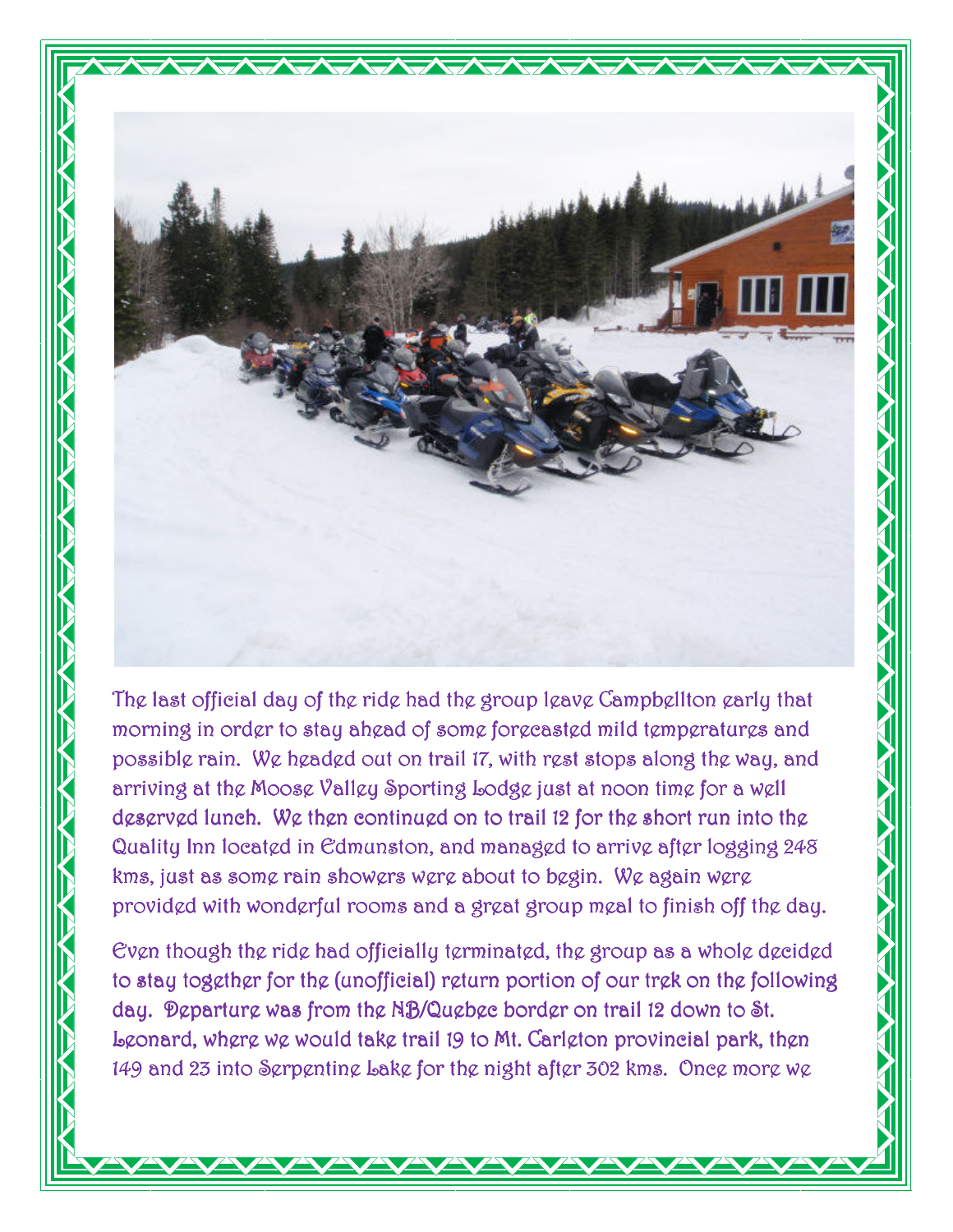had been blessed with great trail conditions with the exception of a couple of washouts and slushy areas along trail 12.



The final day of our return portion dawned with very cold temps, and after a hearty Serpentine Lodge breakfast, we headed out for trail 58 towards Doaktown, where a couple of our riders parted ways with the group. Reports were such that we knew ahead of time, it would not be feasible to continue past Blackville, and so arrangements were made to rendezvous at that point, with a convoy of trucks & trailers to get everyone home.

All in all everyone expressed their satisfaction with all aspects of our experience over these 5 days. We had seasoned snowmobilers, which enabled us to travel in one group. The riders on this trip represented 4 of the 8 provincial snowmobile zones, and many new friendships were created during this outing. Should there be a future edition of a TCT ride, it would